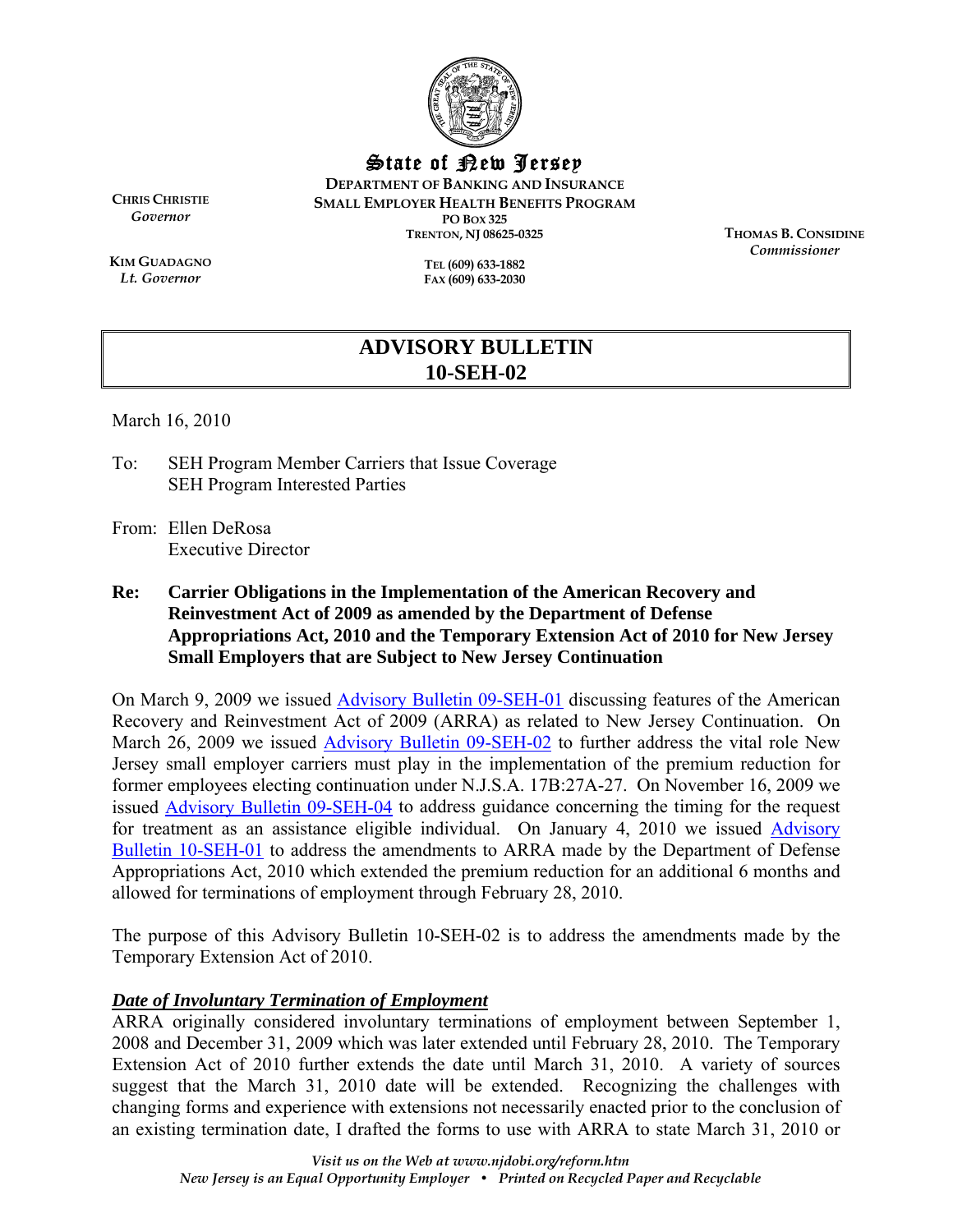such later date as may be specified in Federal law. In the event of a subsequent extension our forms will not be immediately out of date.

## *Reduction in Hours Followed by Involuntary Termination of Employment*

The Temporary Extension Act of 2010 provides that an employee whose hours were reduced between September 1, 2008 and March 31, 2010 triggering a continuation right and who subsequently is involuntarily terminated between March 2, 2010 and March 31, 2010 is eligible for the premium reduction as a result of the involuntary termination of employment. The employer would have notified the carrier to take the employee off the plan at the time hours were reduced below 25 hours per week. The employee may or may not have elected continuation at that time. Once an employee is covered under continuation or if the employee chose not to elect continuation, the employer would not ordinarily have any reason to notify the carrier of a subsequent termination from employment since that termination would not result in a coverage status change. With the Temporary Extension Act of 2010, it is very important that the carrier be notified of the subsequent termination of employment.

There are several ways a carrier may learn of a subsequent termination of employment.

- The employer may give notice to the carrier of the subsequent involuntary termination of employment.
- The broker for the employer may be aware of the termination and give notice to the carrier.
- A person who is involuntarily terminated following a reduction in hours may call the carrier directly.
- It is possible a carrier may learn of the involuntary termination of employment through some other source.

Notice given within a reasonable period of time following the termination or employment should be accepted. The carrier can expect the notice to include the former employee's name, termination date and identification number. The notice can be in writing or by phone call. Upon receipt of notice of an involuntary termination that was between March 2, 2010 and March 31, 2010 (or such later date as may be stated in Federal law) the carrier should send the forms identified below.

The Temporary Extension Act of 2010 recognizes the loss of coverage that resulted from the reduction in hours as the qualifying event which means the 18 months of continuation coverage are measured from that date. The premium reduction can overlap with some of that period and is available for up to 15 months beginning with the first period of coverage on or after the date of the involuntary termination of employment. The premium reduction does not apply to any period of coverage prior to the involuntary termination of employment. Depending on the date of the loss of coverage due to the reduction in hours, it is possible some former employees will have fewer than 15 months remaining for continuation coverage and thus they will not have the opportunity for the full 15 months of premium reduction. For example, a person whose hours were reduced January 1, 2009 would have commenced continuation as of January 1, 2009 and continuation will end June 30, 2010. If that person is involuntarily terminated from employment as of March 15, 2010 the first period of coverage would generally begin April 1, 2010 and thus the person would get the premium reduction for April, May and June. Continuation will end June 30, 2010 as will the premium reduction.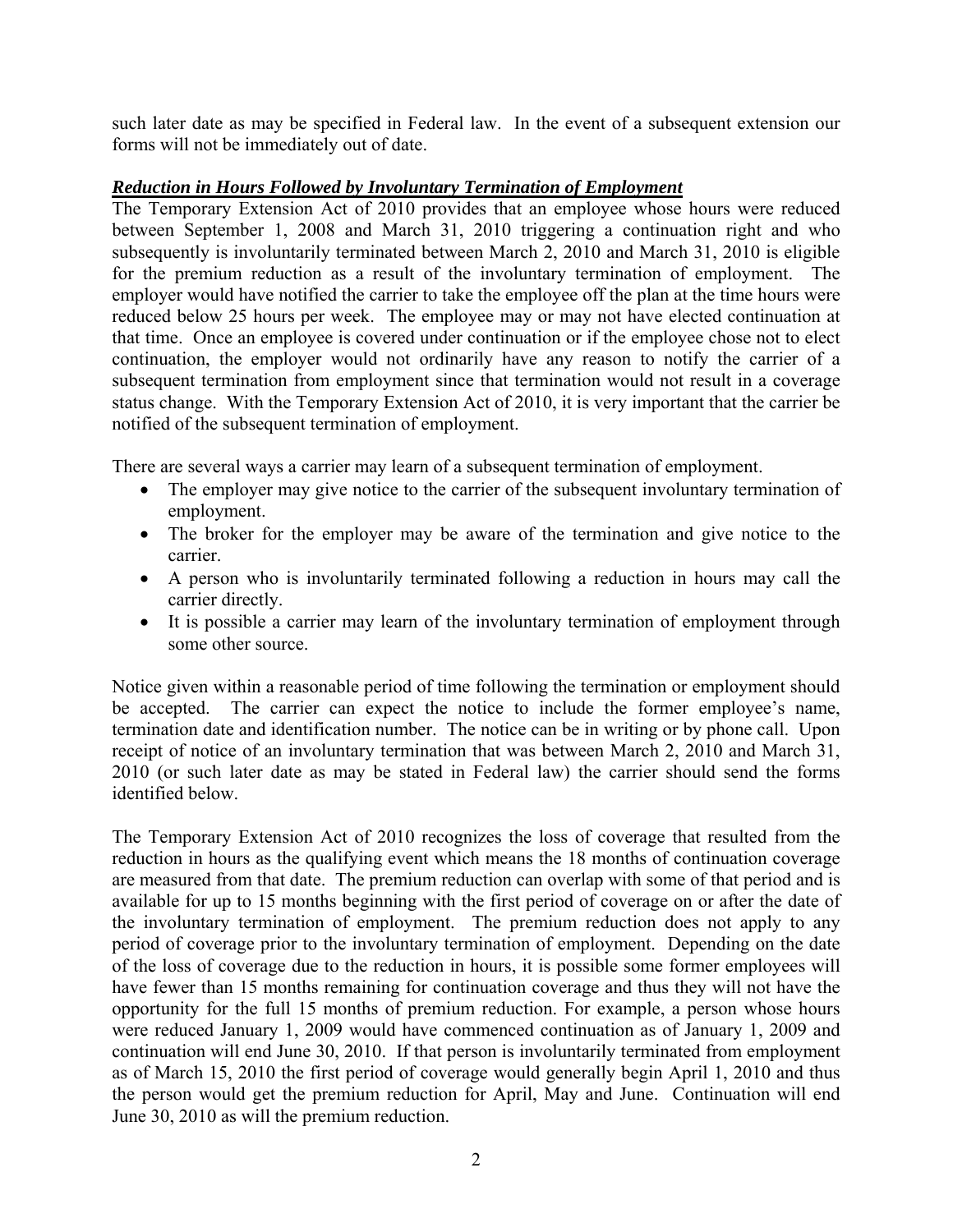The Temporary Extension Act of 2010, like ARRA as originally enacted, allows a second chance to elect continuation. If an employee's hours were reduced below 25 hours per week and the person either did not elect continuation or elected then dropped continuation, the subsequent involuntary termination of employment triggers an opportunity to elect continuation. The 18 month period is measured from the loss of coverage due to the reduction in hours. The former employee who did not previously elect and maintain continuation picks up the continuation coverage as of the first period of coverage on or after the date of the termination of employment. The former employee does not pay any continuation premium for the period between the loss of coverage and the date the continuation begins which means there is no coverage during that period. The gap in coverage during this period will not count in determining whether the person has had a lapse in coverage of more than 90 days for purposes of pre-existing conditions credit.

The period for electing New Jersey continuation is 30 days from the date coverage ends. In order to give meaning to this second chance for continuation a special election period is necessary. Given that a former employee may not even be aware there is a second chance to make an election until he or she receives a package of information from the carrier, the 30 days for the election of continuation should be measured from the date notice is received.

# *What Carriers Must Mail*

Attached is an amended notice package. In addition to updating the existing notice and forms for persons whose employment terminates on or before March 31, 2010, there are two additional documents for persons who experience a reduction in hours followed by an involuntary termination of employment. Since carriers have already mailed notices of the 6-month extension to all assistance eligible individuals, this current package of forms does not include those notices. Carriers that might need to refer to such notices can find them with Bulletin 10-SEH-01.

### **Newly terminated employees** (no prior reduction in hours)

Carriers should mail the amended notice and forms upon receipt of information that an employee has been terminated.

- New Jersey Continuation Coverage Notice of Continuation Option and Election of Premium Reduction
- New Jersey Continuation Election Form
- Form for Switching Plan Options
- Employer Information and Verification
- Request for Treatment as an Assistance Eligible Individual
- Participant Notification

### **Terminated employees** (following a reduction in hours)

Carriers should mail the amended notice and forms upon receipt of information that an employee has been terminated.

- New Jersey Continuation Coverage Reduction in Hours Followed by Termination of Employment
- New Jersey Continuation Election Form (specific form that addresses reduction followed by termination)
- Form for Switching Plan Options (same as for newly terminated employee)
- Employer Information and Verification (same as for newly terminated employee)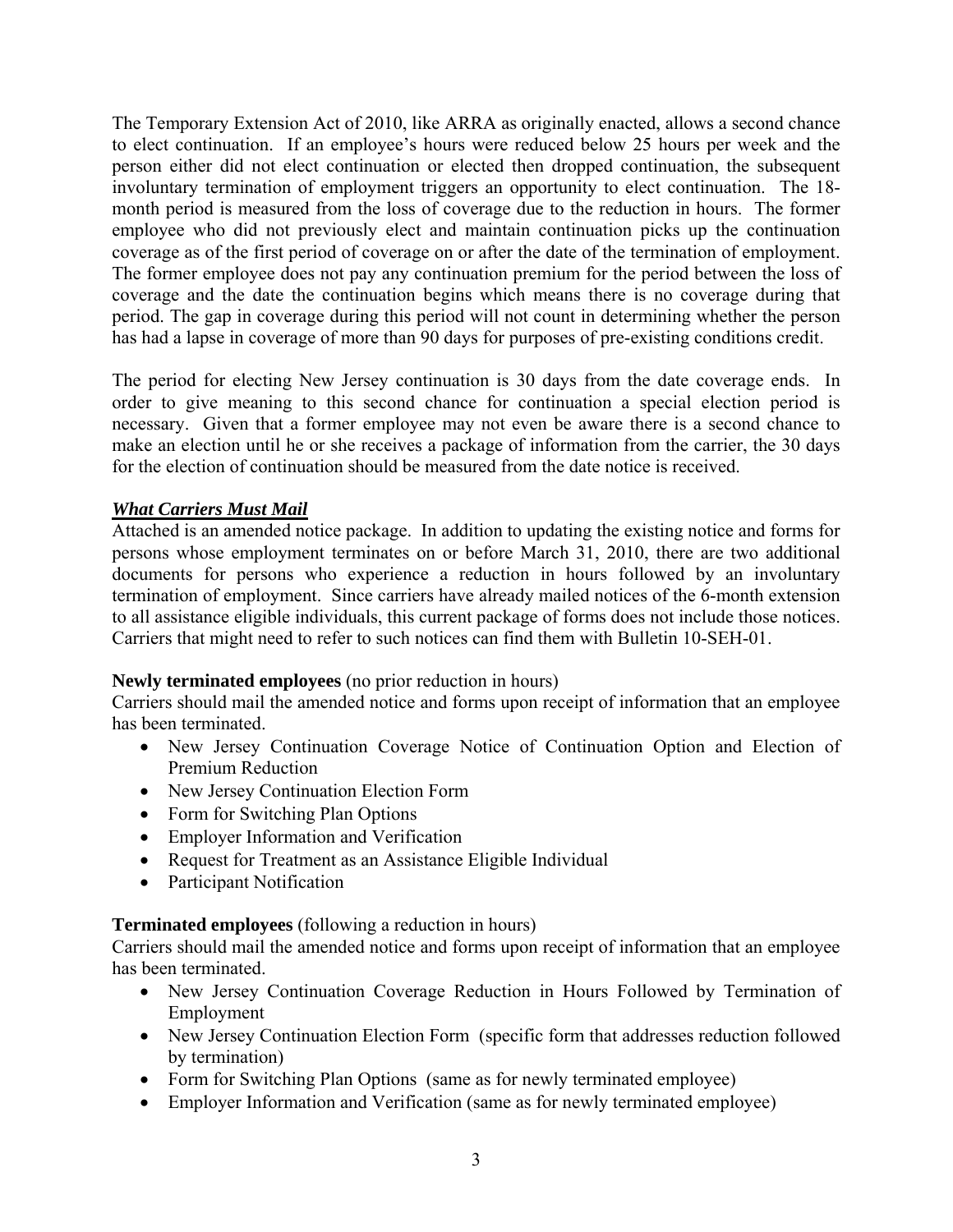- Request for Treatment as an Assistance Eligible Individual (same as for newly terminated employee)
- Participant Notification (same as for newly terminated employee)

# *General Information*

Information concerning ARRA is found on the U.S. Department of Labor's website which is http://www.dol.gov/ebsa/COBRA.html

CMS's website is http://www.cms.hhs.gov/COBRAContinuationofCov.

Maximus is the contractor that handles premium assistance appeals. The website is http://www.continuationcoverage.net.

The IRS website also contains a lot of good information: http://www.irs.gov/newsroom/article/0,,id=204505,00.html?portlet=7.

Information concerning New Jersey Continuation and ARRA is found on the Department of Banking and Insurance website which is http://www.state.nj.us/dobi/division\_consumers/insurance/arra.html

## *Questions*

If you have any questions concerning New Jersey continuation or the treatment of assistance eligible individuals please contact me by email at ellen.derosa@dobi.state.nj.us or by phone at 609-633-1882 ext. 50302.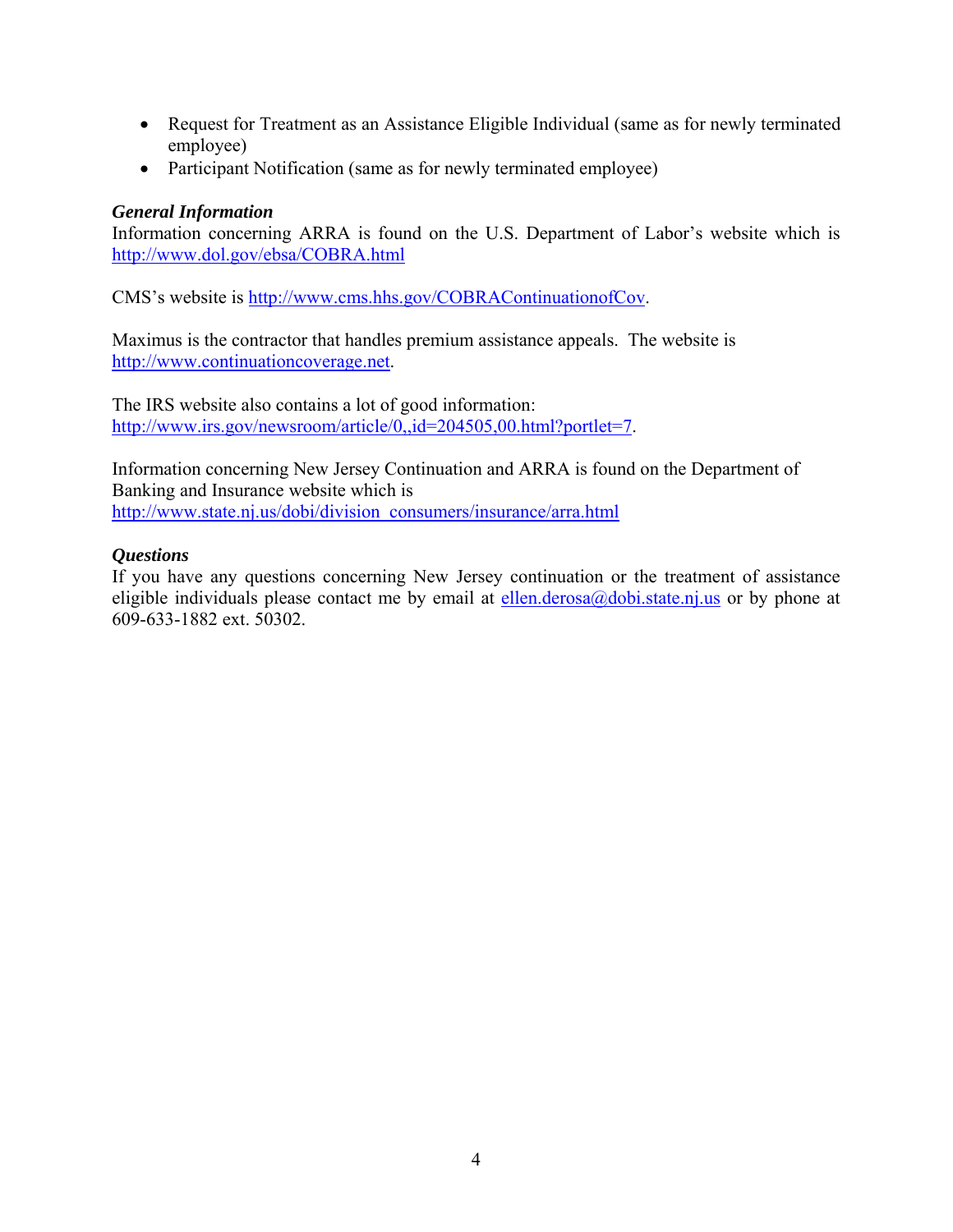*[Carrier letterhead/logo] [Use this notice for new terminations]* 

# **New Jersey Continuation Coverage Notice of Continuation Option and Election for Premium Reduction**

*[Date][Or, if a carrier wants to make this a generic piece, omit the date]* 

Dear Former Employee: *[Carriers may include employee name or may leave as generic]* 

This notice contains important information about your option to continue your medical coverage under your former employer's group health benefits plan. Please read the information contained in this notice very carefully.

The American Recovery and Reinvestment Act of 2009 (ARRA) as amended by the Department of Defense Appropriations Act, 2010 and the Temporary Extension Act of 2010 reduces the continuation premium in some cases. According to information we received from your former employer, your medical coverage terminated between September 1, 2008 and March 31, 2010. You may be eligible for a temporary ARRA premium reduction for up to fifteen months. To help determine whether you can get the ARRA premium reduction you should read this notice and the attachments very carefully.

# *Involuntary Termination of Employment between April 19, 2009 and March 31, 2010 or such later date as may be specified in Federal law*

If you think you meet the criteria for the premium reduction, and have elected to continue your coverage under New Jersey Continuation, complete the "Application for Treatment as an Assistance Eligible Individual" and mail it to your former employer. Your mailing to the former employer must also include the Employer Information and Verification Form. Coverage will be effective as of the day after your coverage ended, meaning there will be no break in coverage. The premium reduction will last no more than 15 months. Such 15-month premium reduction period neither extends nor reduces the 18 months available for New Jersey Continuation.

If your former employer offers more than one medical plan option to active employees you may elect to continue coverage under the other medical plan option(s) provided the cost is the same or less than the cost for the plan you had when your coverage ended. Check with your former employer regarding alternate options and the cost for such options. The election for the alternate plan must be noted on the New Jersey Continuation Election Form and the Form for Switching Plan Options must be attached

You will be required to pay the first premium which will cover the period from the date continuation coverage begins through the current period *within 30 days* of the date you make the election for New Jersey Continuation. Send all premium payments to your former employer who will add such payments to the premium being sent to us (the carrier) for the coverage for active employees. If you qualify for the premium reduction, the premium you must pay will be 35% of the cost for the New Jersey Continuation coverage. *[Specific premium information is enclosed.] [Carriers, if it is not enclosed, say how the former employee can get it]*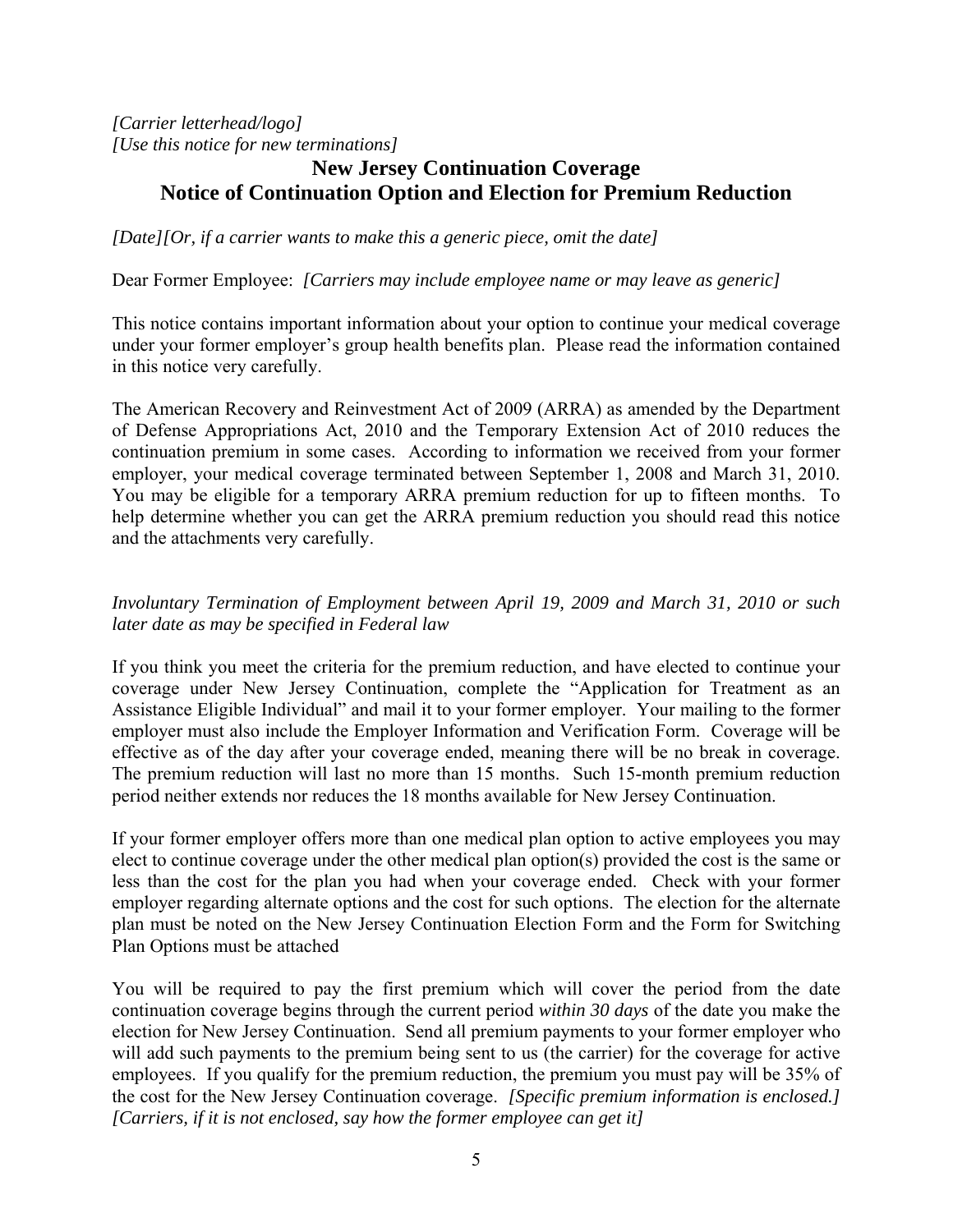Mail these completed forms to your former employer.

- $\checkmark$  New Jersey Continuation Election Form (if you are electing continuation now)
- $\checkmark$  Form for Switching Options (if you are electing another option)
- $\checkmark$  Request for Treatment as an Assistance Eligible Individual
- $\checkmark$  Employer Information and Verification

If you have any questions concerning an election for New Jersey Continuation or the premium reduction, please contact *[carrier member services at phone]*

Sincerely, *[Carrier]*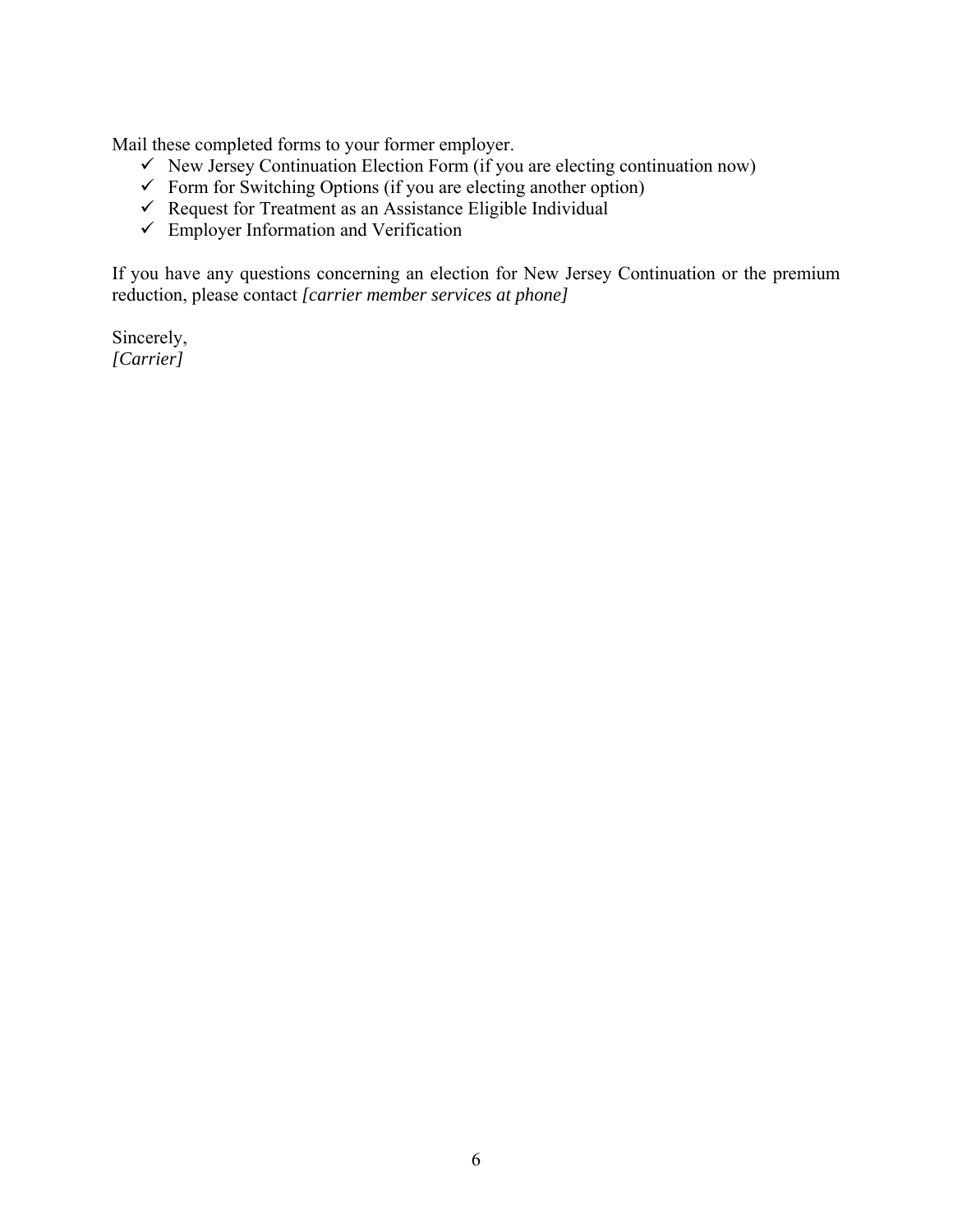# **New Jersey Continuation Election Form**

For involuntary terminations of employment between September 1, 2008 and March 31, 2010 or such later date as may be specified in Federal law

#### *Instructions:*

This Election Form can ONLY be used to elect New Jersey Continuation in the event of in the event of an *involuntary* termination of employment occurring between September 1, 2008 and March 31, 2010 or such later date as may be specified in Federal law. For *all other* elections of New Jersey Continuation please consult the employer that provided the group coverage under which you were covered.

To elect to continue medical coverage under New Jersey Continuation, the terminated employee must complete the following form and mail it to the former employer*.* The completed election form must be postmarked *within 30 days* of the date your coverage ended.

If medical coverage under New Jersey Continuation is already in effect, do not complete this election form again.

I elect to continue medical coverage for myself and all dependents listed in item II below.

| I.      | <b>Terminated Employee Information</b> |      |                        |                     |          |  |
|---------|----------------------------------------|------|------------------------|---------------------|----------|--|
| Name:   |                                        |      |                        | SS#                 |          |  |
|         | МI                                     | Last |                        | or other identifier |          |  |
| Address |                                        |      |                        |                     |          |  |
|         | <b>Street</b>                          |      | City                   | <b>State</b>        | Zip Code |  |
| Dates:  |                                        |      |                        |                     |          |  |
|         | <b>Employment Ended</b>                |      | Medical Coverage Ended |                     |          |  |

Was the termination an involuntary termination of employment?  $\Box$  Yes  $\Box$  No If No, do not submit this form. Contact your former employer for information on New Jersey Continuation.

#### **II. Dependent Information**

List all dependents who were covered under your former employer's medical plan on the date before your employment was involuntarily terminated and who you wish to cover under New Jersey Continuation. *Note*: Dependent coverage can ONLY be continued if the former employee elects to continue coverage for him/herself.

| Name | Date of Birth Relationship | SS#<br>To employee or other identifier |
|------|----------------------------|----------------------------------------|
|      |                            |                                        |
|      |                            |                                        |
|      |                            |                                        |
|      |                            |                                        |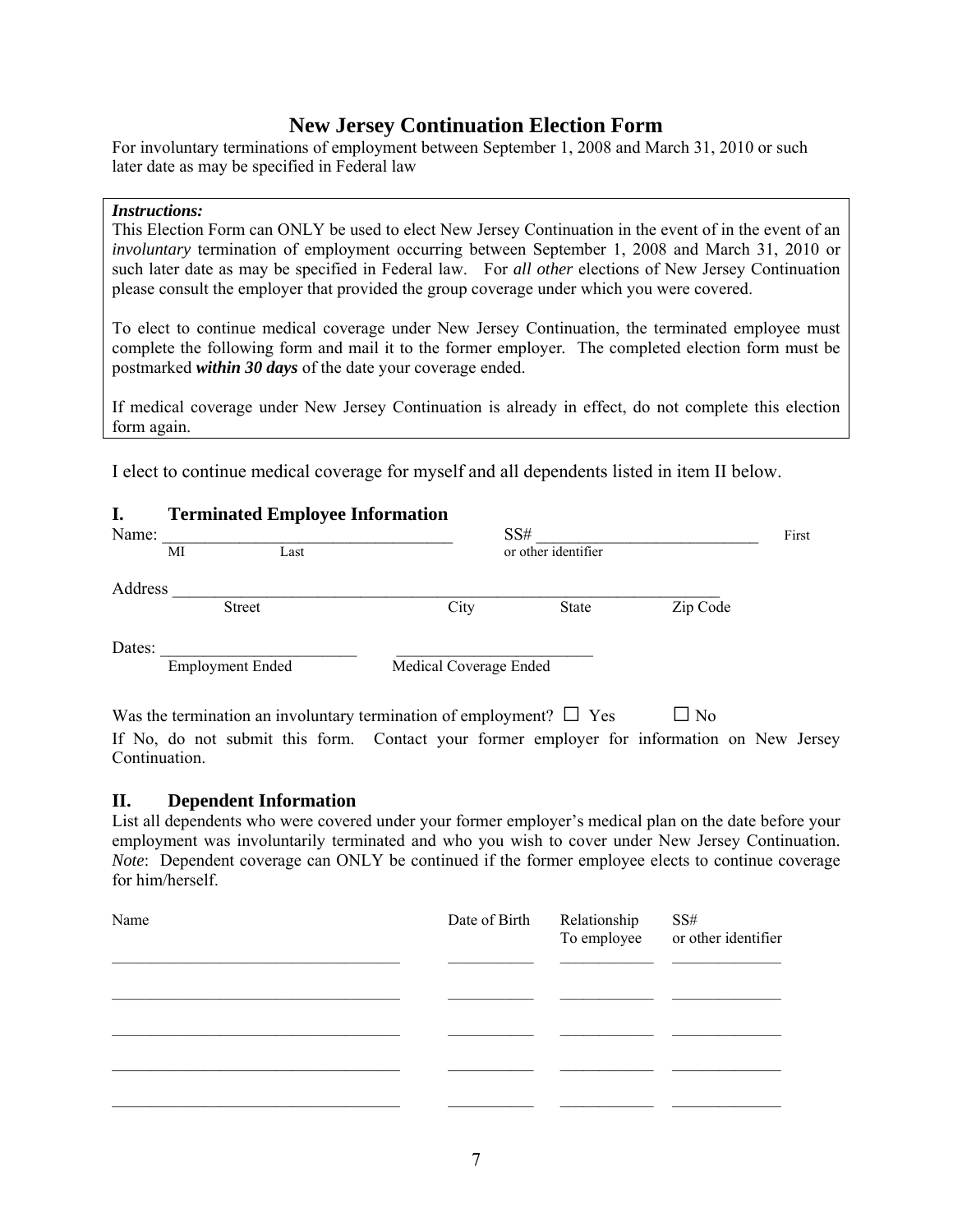## **III. Plan Selection**

Check one

□Same coverage that was in effect on the day before coverage ended or such other replacement coverage as is currently offered to active employees

 $\mathcal{L}_\text{max}$  , and the set of the set of the set of the set of the set of the set of the set of the set of the set of

□Alternate coverage. You must complete the Form for Switching Plan Options

# **IV. Signature**

Signature of Terminated Employee Date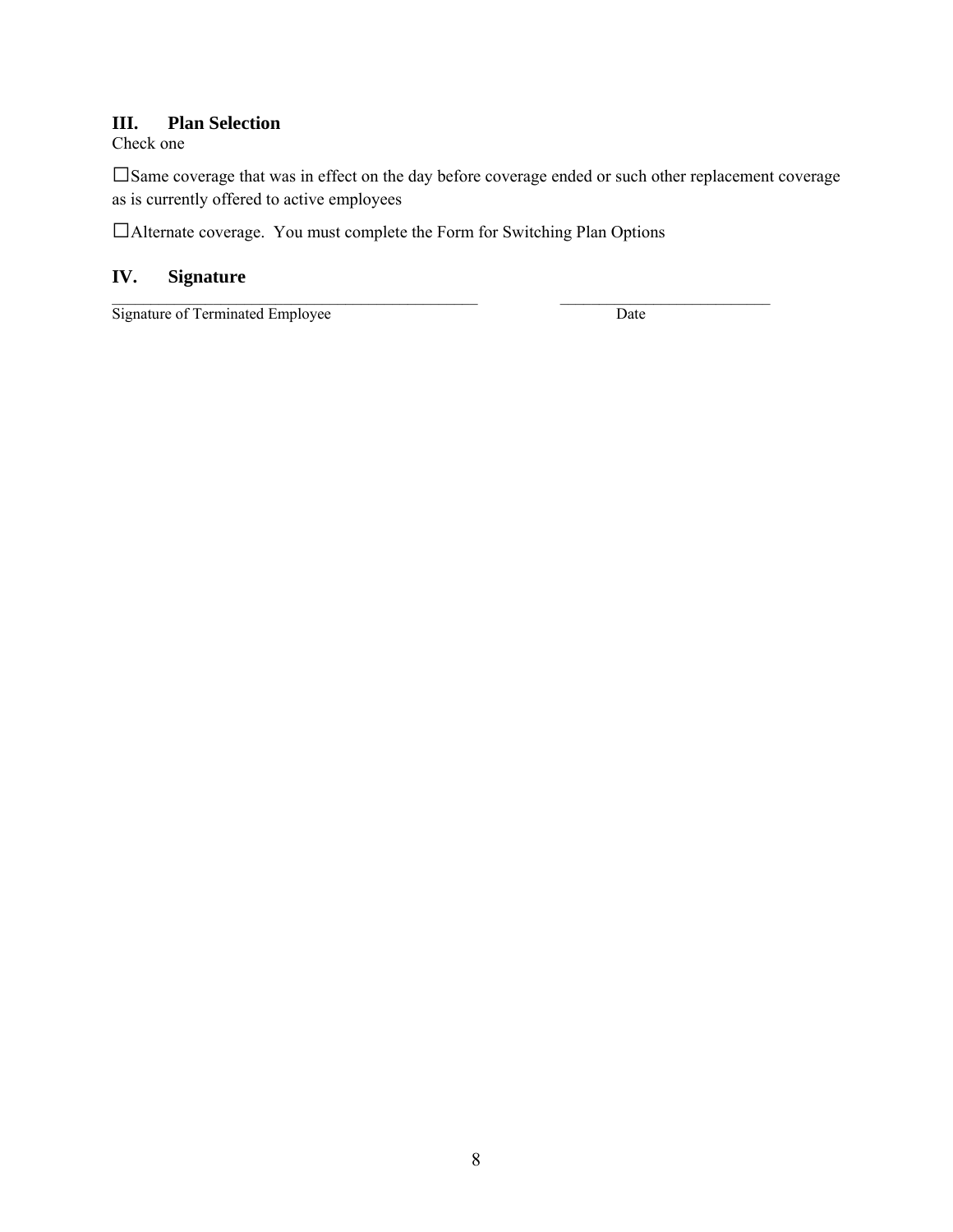# **Form for Switching Plan Options**

For involuntary terminations of employment between September 1, 2008 and March 31, 2010 or such later date as may be specified in Federal law

#### *Instructions:*

This Form for Switching Plan Options can ONLY be used if you have elected or are electing New Jersey Continuation following an *involuntary* termination of employment occurring between September 1, 2008 and March 31, 2010 or such later date as may be specified in Federal law.

Contact your former employer and ask the following:

1. Does the employer offer a medical plan for active employees other than the plan under which you were covered prior to your termination of employment? If yes, proceed to item 2. If no, you have no opportunity to switch plan options.

2. Is the cost for the alternate plan the same or less than the cost for the plan under which you were covered prior to your termination of employment? If yes, proceed to item 3. If no, you have no opportunity to switch plan options.

3. Ask your former employer for the name of the carrier issuing the alternate plan, the exact plan name of the alternate plan along with information on the applicable copayments, deductible and coinsurance. If the employer is not sure of this information, suggest that he or she ask the broker for these details. The carrier will verify the availability of the alternate plan.

For new elections of New Jersey Continuation the alternate plan will be effective as of the effective date of continuation coverage.

If New Jersey Continuation is already in effect, the alternate plan will be effective as of the start of the first period of coverage on or after this election is received.

I elect New Jersey Continuation coverage for myself and my covered dependents under the alternate plan option as stated below.

| ı.         | Terminated Employee Information  |                          |                     |          |  |
|------------|----------------------------------|--------------------------|---------------------|----------|--|
|            | $SS\#$<br>Name: MI Last          |                          |                     |          |  |
|            |                                  |                          | or other identifier |          |  |
|            |                                  |                          |                     |          |  |
|            | Address Street                   | City                     | State               | Zip Code |  |
|            |                                  |                          |                     |          |  |
|            | Dates: Employment Ended          | Medical Coverage Ended   |                     |          |  |
| <b>II.</b> | <b>Alternate Plan Election</b>   |                          |                     |          |  |
|            |                                  |                          |                     |          |  |
|            |                                  |                          |                     |          |  |
|            | Copayment:                       | Deductible: Coinsurance: |                     |          |  |
| Ш.         | <b>Signature</b>                 |                          |                     |          |  |
|            | Signature of Terminated Employee |                          | Date                |          |  |

# **I. Terminated Employee Information**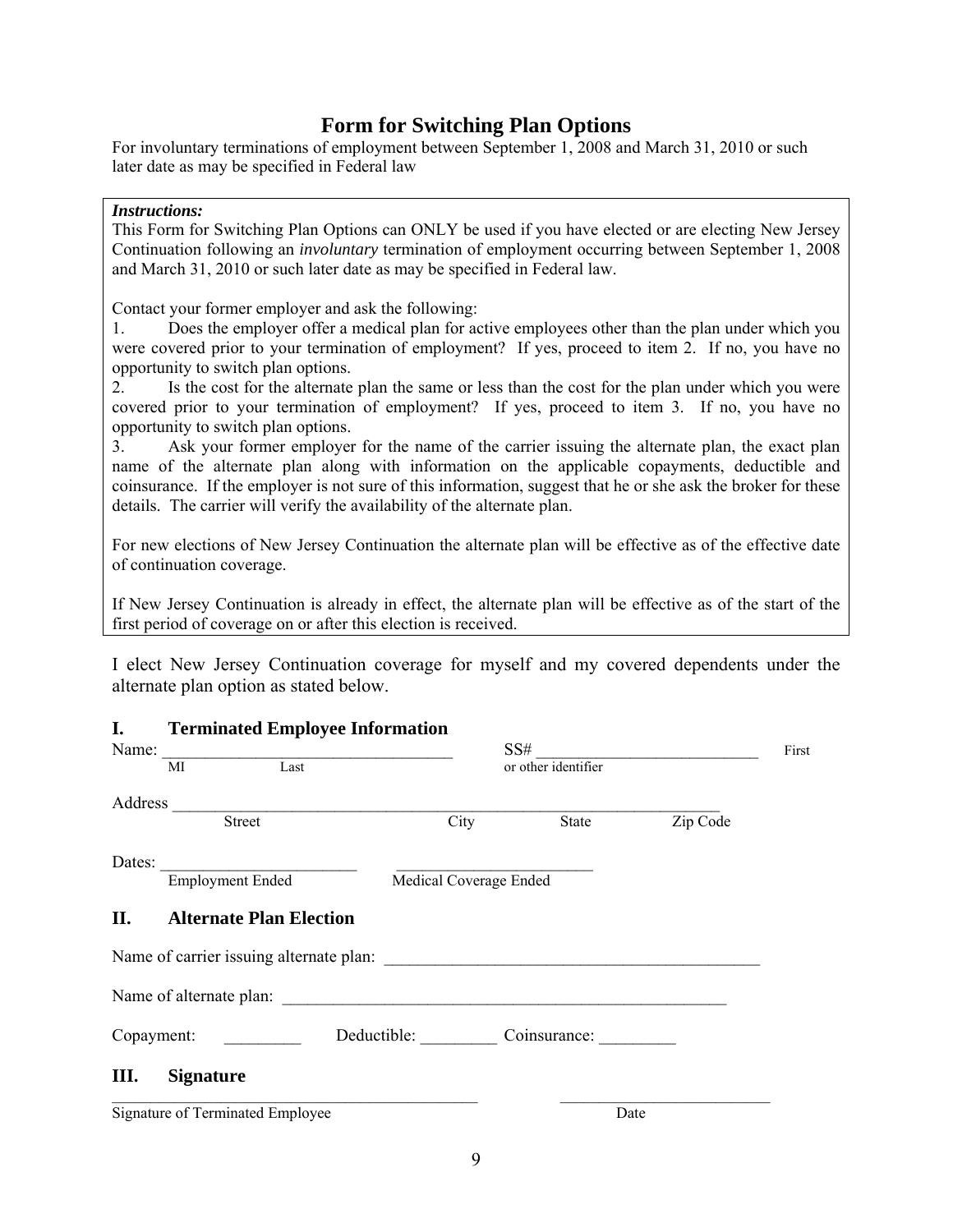### **American Recovery and Reinvestment Act of 2009 (ARRA) Employer Information and Verification**

Dear Former Employer:

I received information from the insurance carrier regarding New Jersey Continuation coverage and have completed the "Request for Treatment as an Assistance Eligible Individual" The carrier also sent me this Employer Information and Verification to send to you to complete.

In order for the carrier to determine if I am eligible for the ARRA Premium Reduction please complete the following and return it to the carrier along with my Request for Treatment as an Assistance Eligible Individual and my continuation election form, if it is enclosed. Please complete and mail immediately so the carrier may process my request.

Please understand that your cooperation in providing this information will **not** result in you being required to pay the 65% reduction. The carrier will pay it. Without this information I may not be able to take advantage of the premium reduction. While the carrier and I anticipate you will cooperate, the New Jersey Department of Labor and Workforce Development has indicated it will take necessary action if an employer fails to cooperate. Further, if you fail to complete the Employer Information and Verification the carrier will deny my request for treatment as an assistance eligible individual which will entitle me to appeal rights with the U.S. Department of Health and Human Services.

| Employee fill in your name                                                                                                                                                                                                                                                                                                                                                             |                      |
|----------------------------------------------------------------------------------------------------------------------------------------------------------------------------------------------------------------------------------------------------------------------------------------------------------------------------------------------------------------------------------------|----------------------|
| To be completed by Former Employer                                                                                                                                                                                                                                                                                                                                                     |                      |
|                                                                                                                                                                                                                                                                                                                                                                                        |                      |
| Was the termination an <i>involuntary</i> termination of employment?<br>If no, the premium reduction is not available. Briefly describe the circumstances of the termination:                                                                                                                                                                                                          | $\Box$ Yes $\Box$ No |
| <u> 1989 - Johann Stein, marwolaethau a bhannaich an t-</u>                                                                                                                                                                                                                                                                                                                            |                      |
| Do you currently offer group medical coverage to active employees?<br>If no, continuation is not available and neither is the premium reduction.                                                                                                                                                                                                                                       | $\Box$ Yes $\Box$ No |
| Has your company continuously maintained group medical coverage under our plan or under                                                                                                                                                                                                                                                                                                | a                    |
| succeeding carrier's plan since the date the employee was terminated?<br>If no, continuation is not available and neither is the premium reduction.                                                                                                                                                                                                                                    | $\Box$ Yes $\Box$ No |
| Do you offer more than one plan option to employees?<br>If yes, name the carriers and identify the other plans.<br><b>Carrier name</b><br><b>Plan</b> (name and brief description)                                                                                                                                                                                                     | Yes $\Box$ No        |
| <u> 1989 - Johann Barbara, margaret eta idazlea (h. 1989).</u><br><u> 1980 - Johann Johann Stoff, deutscher Stoffen und der Stoffen und der Stoffen und der Stoffen und der Stoffen</u><br><u> 1989 - Johann Barbara, martxa alemaniar amerikan basar da a</u><br><u> 1989 - Johann Barn, mars ann an t-Amhain Aonaich an t-Aonaich an t-Aonaich ann an t-Aonaich ann an t-Aonaich</u> |                      |
| Is your current group medical coverage issued by another carrier?<br>If yes, identify the carrier                                                                                                                                                                                                                                                                                      | $\Box$ Yes $\Box$ No |
| If yes and your former employee was involuntarily terminated from employment between September 1,                                                                                                                                                                                                                                                                                      |                      |

2008 and March 31, 2010, or such later date as may be specified in Federal law, please send a copy of this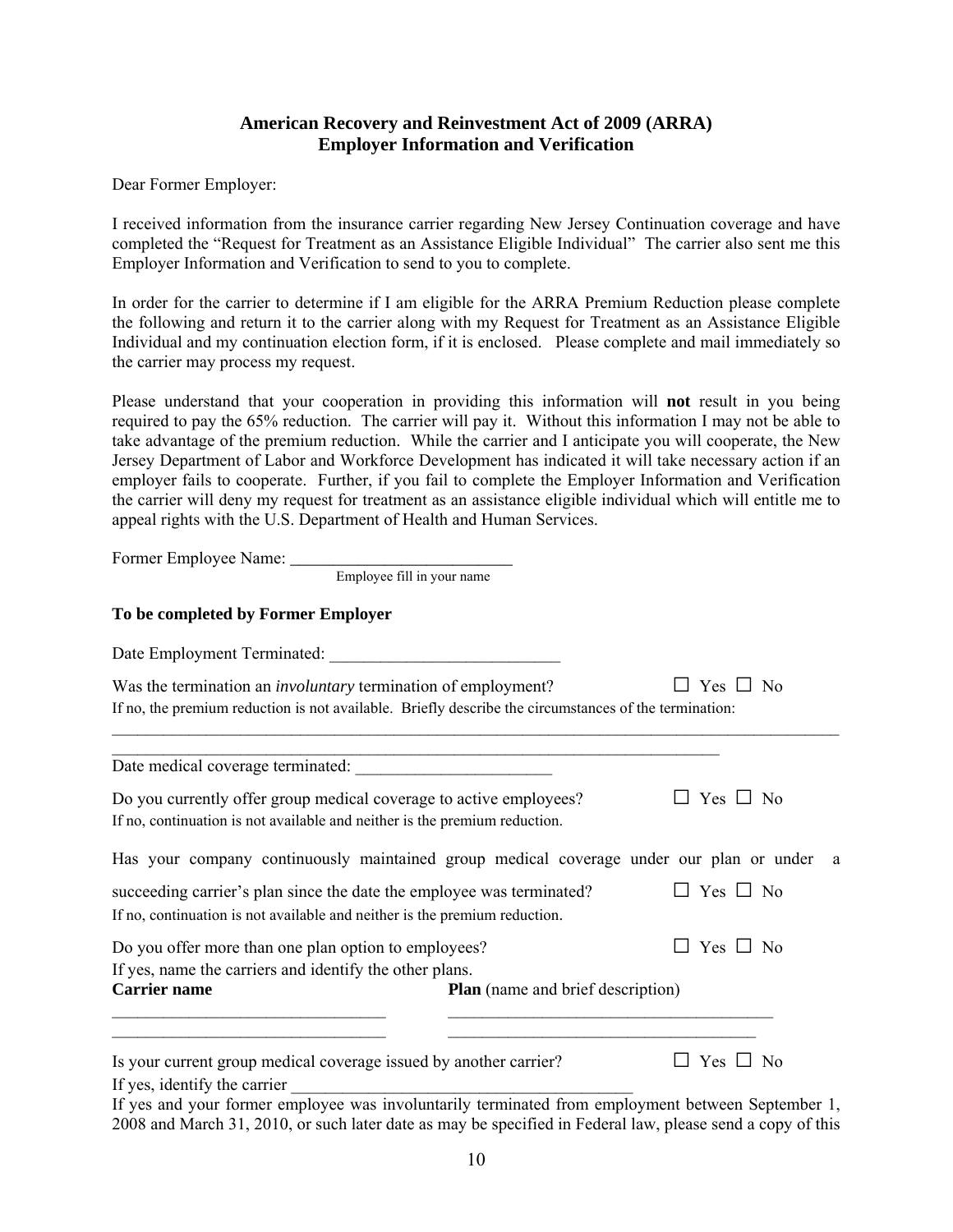form to this other carrier at the address you currently use for new enrollments so the former employee may secure New Jersey Continuation coverage and the premium reduction under that carrier's plan.

|                         | Date      |        |
|-------------------------|-----------|--------|
| Employer – Signature    |           |        |
| Employer – Printed name | Telephone | E-mail |

**Instruction to Former Employer**: Send this Employer Information and Verification form along with the New Jersey Continuation Election Form, if any, Form for Switching Plan Options, if any and the Request for Treatment as an Assistance Eligible Individual to *[carrier, address].*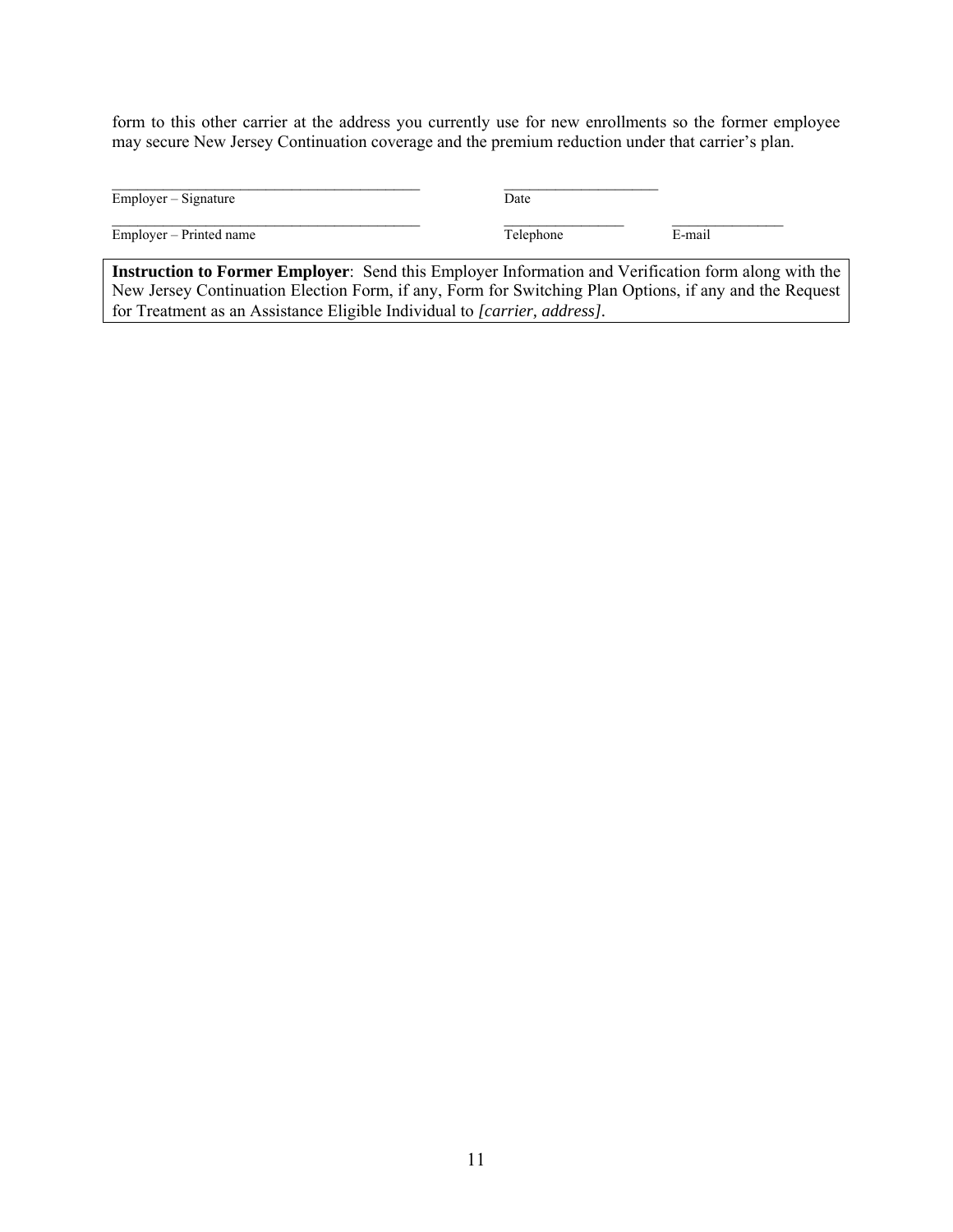| To apply for ARRA Premium Reduction, complete this form and send it to your former employer<br>along with your Election Form if newly electing New Jersey Continuation. Also send the Employer<br>Information and Verification form to your former employer. |                                                                                                                                                                                                                              |                                     |                         |  |  |
|--------------------------------------------------------------------------------------------------------------------------------------------------------------------------------------------------------------------------------------------------------------|------------------------------------------------------------------------------------------------------------------------------------------------------------------------------------------------------------------------------|-------------------------------------|-------------------------|--|--|
| to your former employer.                                                                                                                                                                                                                                     | You may also send this form in separately. If you choose to do so, send the completed "Request for<br>Treatment as an Assistance Eligible Individual" along with the Employer Information and Verification                   |                                     |                         |  |  |
| [Insert Carrier Name]                                                                                                                                                                                                                                        | <b>REQUEST FOR TREATMENT AS</b><br>[Insert Carrier Mailing<br>Address]<br><b>AN ASSISTANCE</b><br><b>ELIGIBLE INDIVIDUAL</b>                                                                                                 |                                     |                         |  |  |
| PERSONAL INFORMATION                                                                                                                                                                                                                                         |                                                                                                                                                                                                                              |                                     |                         |  |  |
| this form)                                                                                                                                                                                                                                                   | Name and mailing address of employee (list any dependents on the back of                                                                                                                                                     | Telephone number                    |                         |  |  |
|                                                                                                                                                                                                                                                              |                                                                                                                                                                                                                              | E-mail address (optional)           |                         |  |  |
|                                                                                                                                                                                                                                                              | To qualify, you must be able to check 'Yes' for all statements.                                                                                                                                                              |                                     |                         |  |  |
| 1. The loss of employment was involuntary.                                                                                                                                                                                                                   |                                                                                                                                                                                                                              |                                     | $\Box$ Yes<br>$\Box$ No |  |  |
|                                                                                                                                                                                                                                                              | 2. The loss of employment occurred at some point on or after September 1, 2008 and on or<br>before March 31, 2010 or such later date as may be specified in Federal law.                                                     |                                     | $\Box$ Yes<br>$\Box$ No |  |  |
| 3. I elected (or am electing) continuation coverage.                                                                                                                                                                                                         |                                                                                                                                                                                                                              |                                     | $\Box$ Yes<br>$\Box$ No |  |  |
|                                                                                                                                                                                                                                                              | 4. I am NOT eligible for other group health plan coverage (or I was not eligible for other group<br>health plan coverage during the period for which I am claiming a reduced premium).                                       |                                     | $\Box$ Yes<br>l I No    |  |  |
| am claiming a reduced premium).                                                                                                                                                                                                                              | 5. I am NOT eligible for Medicare (or I was not eligible for Medicare during the period for which I                                                                                                                          |                                     | $\Box$ Yes<br>$\Box$ No |  |  |
|                                                                                                                                                                                                                                                              | I make an election to exercise my right to the ARRA Premium Reduction for myself and my eligible dependents. To the<br>best of my knowledge and belief all of the answers I have provided on this form are true and correct. |                                     |                         |  |  |
|                                                                                                                                                                                                                                                              |                                                                                                                                                                                                                              |                                     |                         |  |  |
| <b>FOR CARRIER USE ONLY</b>                                                                                                                                                                                                                                  |                                                                                                                                                                                                                              |                                     |                         |  |  |
| This application is:<br>others (explain in #4 below)                                                                                                                                                                                                         | $\Box$ Approved<br>Denied<br>$\mathbf{L}$                                                                                                                                                                                    | $\Box$ Approved for some/denied for |                         |  |  |
|                                                                                                                                                                                                                                                              | Specify reason below and then return a copy of this form to the applicant                                                                                                                                                    |                                     |                         |  |  |
|                                                                                                                                                                                                                                                              | REASON FOR DENIAL OF TREATMENT AS AN ASSISTANCE ELIGIBLE INDIVIDUAL                                                                                                                                                          |                                     |                         |  |  |
| 1. Loss of employment was voluntary.                                                                                                                                                                                                                         |                                                                                                                                                                                                                              |                                     |                         |  |  |
| specified in Federal law.                                                                                                                                                                                                                                    | □2. The involuntary loss did not occur between September 1, 2008 and March 31, 2010 or such later date as may be                                                                                                             |                                     |                         |  |  |
| □ 3. Individual did not elect continuation coverage.<br>$\Box$ 4. Other (please explain)                                                                                                                                                                     |                                                                                                                                                                                                                              |                                     |                         |  |  |
|                                                                                                                                                                                                                                                              | Signature of party responsible for continuation coverage administration                                                                                                                                                      |                                     |                         |  |  |
| $\rightarrow$                                                                                                                                                                                                                                                | Date $\rightarrow$<br><u> 1980 - Jan James James James James James James James James James James James James James James James James J</u>                                                                                   |                                     |                         |  |  |
|                                                                                                                                                                                                                                                              |                                                                                                                                                                                                                              |                                     |                         |  |  |
| E-mail address $\rightarrow$                                                                                                                                                                                                                                 |                                                                                                                                                                                                                              |                                     |                         |  |  |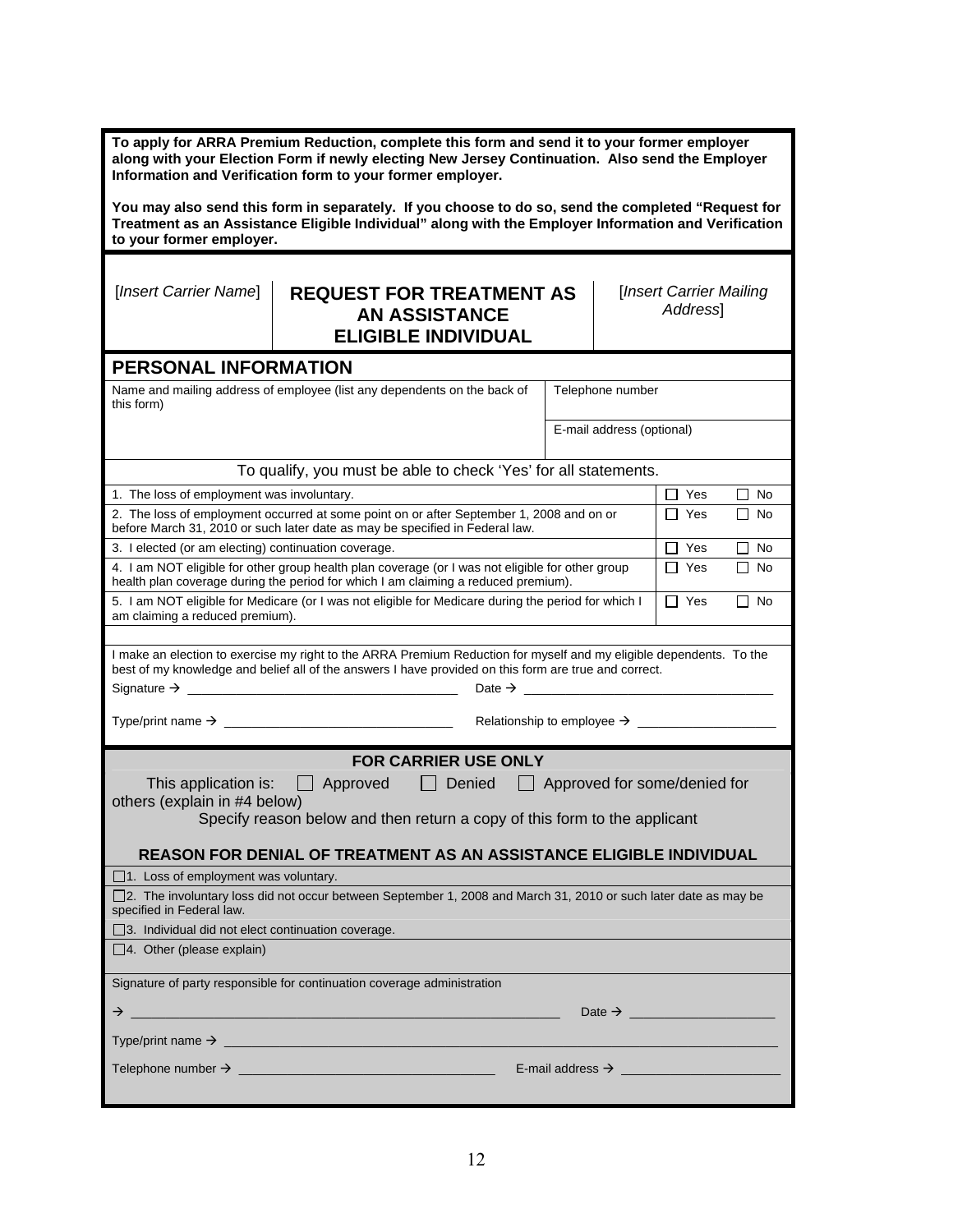|    | DEPENDENT INFORMATION (Parent or guardian should sign for minor children.)                                   |                                                                        |                                                                                                              |                                                   |  |  |
|----|--------------------------------------------------------------------------------------------------------------|------------------------------------------------------------------------|--------------------------------------------------------------------------------------------------------------|---------------------------------------------------|--|--|
| а. | Name                                                                                                         | Date of Birth                                                          | Relationship to Employee                                                                                     | SSN (or other identifier)                         |  |  |
|    |                                                                                                              |                                                                        |                                                                                                              |                                                   |  |  |
|    |                                                                                                              | 1. The former employee elected (or is electing) continuation coverage. | 2. I (the dependent) am NOT eligible for other group health plan coverage.                                   | $\Box$ Yes<br>П<br>No<br>$\Box$ Yes<br>$\Box$ No  |  |  |
|    |                                                                                                              | 3. I (the dependent) am NOT eligible for Medicare.                     |                                                                                                              | $\square$ No<br>∐ Yes                             |  |  |
|    |                                                                                                              |                                                                        | To the best of my knowledge and belief all of the answers I have provided on this form are true and correct. |                                                   |  |  |
|    |                                                                                                              |                                                                        |                                                                                                              |                                                   |  |  |
|    |                                                                                                              |                                                                        |                                                                                                              |                                                   |  |  |
|    |                                                                                                              |                                                                        |                                                                                                              |                                                   |  |  |
| b. | Name                                                                                                         | Date of Birth                                                          | Relationship to Employee                                                                                     | SSN (or other identifier)                         |  |  |
|    |                                                                                                              | 1. The former employee elected (or is electing) continuation coverage. |                                                                                                              | $\Box$ Yes<br>$\Box$<br>No                        |  |  |
|    |                                                                                                              |                                                                        | 2. I (the dependent) am NOT eligible for other group health plan coverage.                                   | ∐ Yes<br>l I No                                   |  |  |
|    |                                                                                                              | 3. I (the dependent) am NOT eligible for Medicare.                     |                                                                                                              | Yes<br>П<br>No                                    |  |  |
|    |                                                                                                              |                                                                        | To the best of my knowledge and belief all of the answers I have provided on this form are true and correct. |                                                   |  |  |
|    |                                                                                                              |                                                                        |                                                                                                              |                                                   |  |  |
|    |                                                                                                              |                                                                        |                                                                                                              |                                                   |  |  |
| c. | Name                                                                                                         | Date of Birth                                                          | Relationship to Employee                                                                                     | SSN (or other identifier)                         |  |  |
|    |                                                                                                              | 1. The former employee elected (or is electing) continuation coverage. |                                                                                                              | $\Box$ Yes<br>No                                  |  |  |
|    |                                                                                                              |                                                                        | 2. I (the dependent) am NOT eligible for other group health plan coverage.                                   | $\Box$ Yes<br>ΙI<br>No                            |  |  |
|    |                                                                                                              | 3. I (the dependent) am NOT eligible for Medicare.                     |                                                                                                              | $\Box$ Yes<br>□<br>No                             |  |  |
|    | To the best of my knowledge and belief all of the answers I have provided on this form are true and correct. |                                                                        |                                                                                                              |                                                   |  |  |
|    |                                                                                                              |                                                                        |                                                                                                              | Date $\rightarrow$                                |  |  |
|    |                                                                                                              | $Type\prime$ print name $\rightarrow$                                  |                                                                                                              | Relationship to employee $\rightarrow$ __________ |  |  |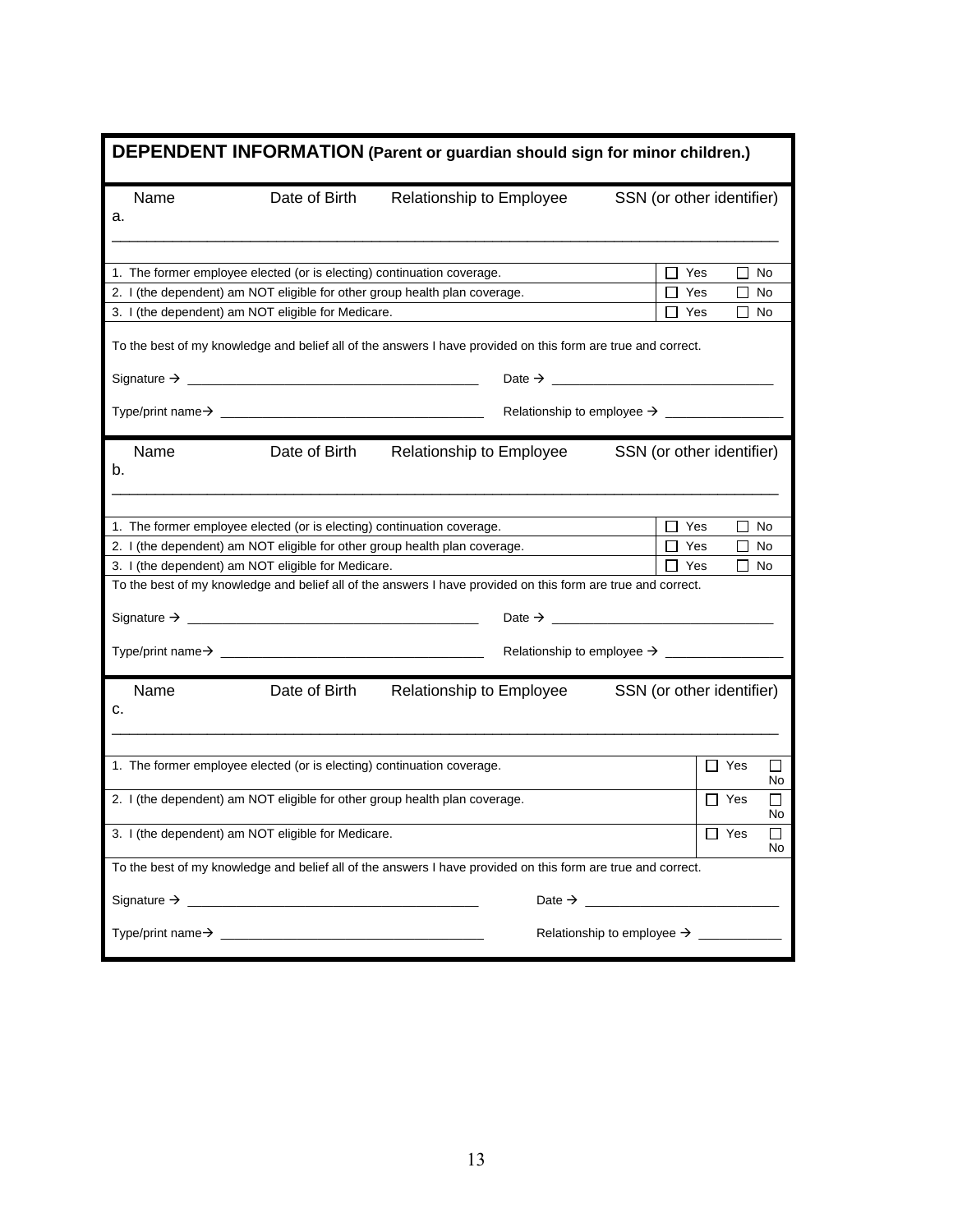**This form is designed for issuers to distribute to New Jersey continuees who are paying reduced premiums pursuant to ARRA so they can notify the carrier if they become eligible for other group health plan coverage or Medicare.** 

| Use this form to notify your carrier that you are eligible for other group health<br>plan coverage or Medicare.                                                                                                                                                                                                                                                         |                                                                                                                                                                                               |                  |                           |  |  |
|-------------------------------------------------------------------------------------------------------------------------------------------------------------------------------------------------------------------------------------------------------------------------------------------------------------------------------------------------------------------------|-----------------------------------------------------------------------------------------------------------------------------------------------------------------------------------------------|------------------|---------------------------|--|--|
| [Carrier Namei]<br>[Carrier mailing address]<br><b>Participant Notification</b>                                                                                                                                                                                                                                                                                         |                                                                                                                                                                                               |                  |                           |  |  |
| <b>PERSONAL INFORMATION</b>                                                                                                                                                                                                                                                                                                                                             |                                                                                                                                                                                               |                  |                           |  |  |
| Name and mailing address                                                                                                                                                                                                                                                                                                                                                |                                                                                                                                                                                               | Telephone number |                           |  |  |
|                                                                                                                                                                                                                                                                                                                                                                         |                                                                                                                                                                                               |                  | E-mail address (optional) |  |  |
|                                                                                                                                                                                                                                                                                                                                                                         | <b>PREMIUM REDUCTION INELIGIBILITY INFORMATION - Check one</b>                                                                                                                                |                  |                           |  |  |
| I am eligible for coverage under another group health plan.                                                                                                                                                                                                                                                                                                             | If any dependents are also eligible, include their names below.                                                                                                                               |                  |                           |  |  |
| I am eligible for Medicare.                                                                                                                                                                                                                                                                                                                                             |                                                                                                                                                                                               |                  |                           |  |  |
|                                                                                                                                                                                                                                                                                                                                                                         |                                                                                                                                                                                               |                  |                           |  |  |
| <b>IMPORTANT</b><br>If you fail to notify your carrier of becoming eligible for other group health plan coverage or<br>Medicare AND continue to pay reduced continuation coverage premiums you could be subject to<br>a fine of 110% of the amount of the premium reduction.<br>Eligibility is determined regardless of whether you take or decline the other coverage. |                                                                                                                                                                                               |                  |                           |  |  |
| correct.                                                                                                                                                                                                                                                                                                                                                                | However, eligibility for coverage does not include any time spent in a waiting period.<br>To the best of my knowledge and belief all of the answers I have provided on this form are true and |                  |                           |  |  |
|                                                                                                                                                                                                                                                                                                                                                                         |                                                                                                                                                                                               |                  |                           |  |  |
| Type/print name $\rightarrow$                                                                                                                                                                                                                                                                                                                                           |                                                                                                                                                                                               |                  |                           |  |  |
| If you are eligible for coverage under another group health plan and that plan covers dependents you<br>must also list their names here:                                                                                                                                                                                                                                |                                                                                                                                                                                               |                  |                           |  |  |
|                                                                                                                                                                                                                                                                                                                                                                         |                                                                                                                                                                                               |                  |                           |  |  |
|                                                                                                                                                                                                                                                                                                                                                                         |                                                                                                                                                                                               |                  |                           |  |  |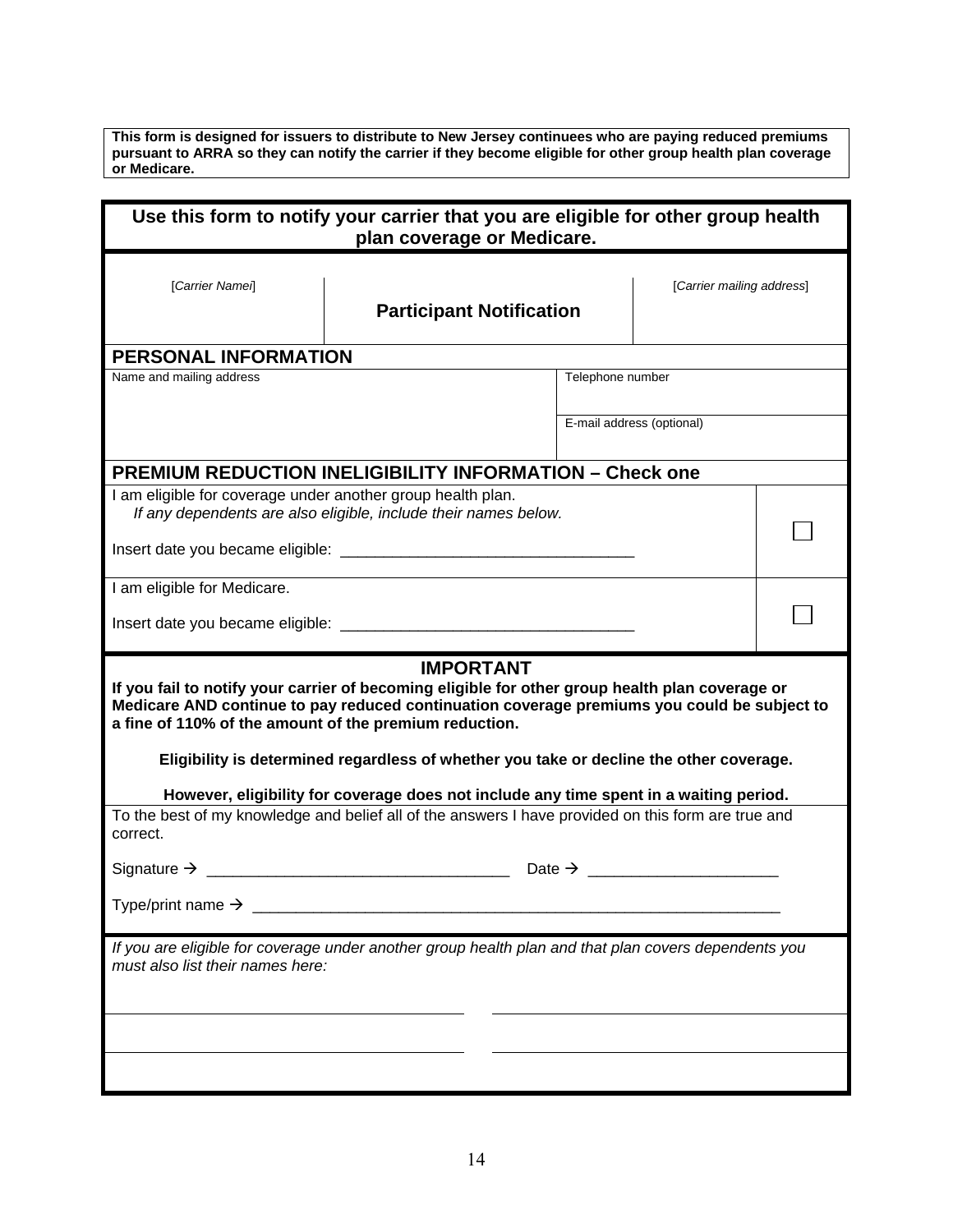*[Carrier letterhead/logo]* 

*[Use this notice for any person who previously qualified for New Jersey Continuation as a result of a reduction in hours, and whose employment is terminated between March 1, 2010 and March 31, 2010, or such later date as may be specified in Federal law]* 

# **New Jersey Continuation Coverage Reduction in Hours followed by Termination of Employment**

*[Date][Or, if a carrier wants to make this a generic piece, omit the date]* 

This notice contains important information about your option to continue your medical coverage under your former employer's group health benefits plan. Please read the information contained in this notice very carefully.

The American Recovery and Reinvestment Act of 2009 (ARRA) as amended by the Department of Defense Appropriations Act, 2010 and the Temporary Extension Act of 2010 reduces the continuation premium in some cases. According to information we received from your former employer, you experienced a reduction in hours between September 1, 2008 and March 31, 2010 and a subsequent termination of employment between March 2, 2010 and March 31, 2010 or such later date as may be specified in Federal law. You may be eligible for a temporary ARRA premium reduction for up to fifteen months, or for the balance of the available period of continued coverage, if less. To help determine whether you can get the ARRA premium reduction you should read this notice and the attachments very carefully.

## *Involuntary Termination of Employment between March 2, 2010 and March 31, 2010 or such later date as may be specified in Federal law*

If you think you meet the criteria for the premium reduction, and have elected or will elect to continue your coverage under New Jersey Continuation, complete the "Application for Treatment as an Assistance Eligible Individual" and mail it to your former employer. Your mailing to the former employer must also include the Employer Information and Verification Form. If you previously elected continuation as a result of the reduction in hours, that continuation coverage will remain in effect for the balance of the 18 months. If you either did not make a continuation election upon the reduction in hours or made an election then later terminated the continuation, you have an opportunity upon termination of employment to make an election for continuation. The coverage for such an election will be effective as of the first period of coverage on or after the involuntary termination of employment, but the 18-month period for continuation will be measured from the date coverage ended upon reduction in hours. While there will be a period where there was no coverage such lapse in coverage will not be counted against you for pre-existing conditions credit purposes. The premium reduction will last no more than 15 months. Such 15-month premium reduction period neither extends nor reduces the 18 months available for New Jersey Continuation.

If your former employer offers more than one medical plan option to active employees you may elect to continue coverage under the other medical plan option(s) provided the cost is the same or less than the cost for the plan you had when your coverage ended. Check with your former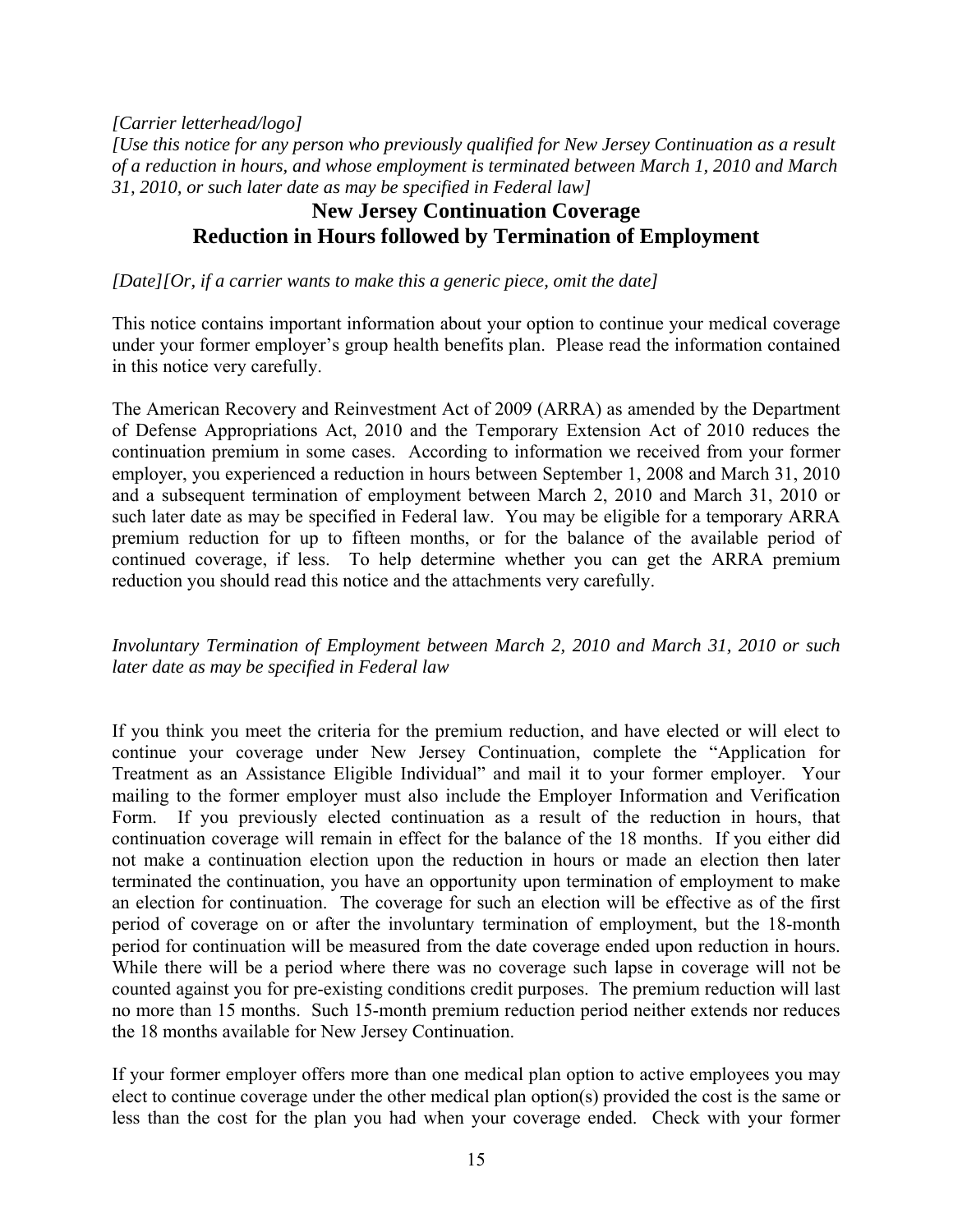employer regarding alternate options and the cost for such options. The election for the alternate plan must be noted on the New Jersey Continuation Election Form and the Form for Switching Plan Options must be attached

If you are newly electing continuation upon the termination of employment following the prior reduction in hours you must make the election for continuation within 30 days after receiving this package of information. You will be required to pay the first premium *within 30 days* of the date you make the election for New Jersey Continuation. Send all premium payments to your former employer who will add such payments to the premium being sent to us (the carrier) for the coverage for active employees. If you qualify for the premium reduction, the premium you must pay will be 35% of the cost for the New Jersey Continuation coverage. *[Specific premium information is enclosed.] [Carriers, if it is not enclosed, say how the former employee can get it]* 

Mail these completed forms to your former employer.

- $\checkmark$  New Jersey Continuation Election Form (if you are electing continuation now)
- $\checkmark$  Form for Switching Options (if you are electing another option)
- Request for Treatment as an Assistance Eligible Individual
- $\checkmark$  Employer Information and Verification

If you have any questions concerning an election for New Jersey Continuation or the premium reduction, please contact *[carrier member services at phone]*

Sincerely, *[Carrier]*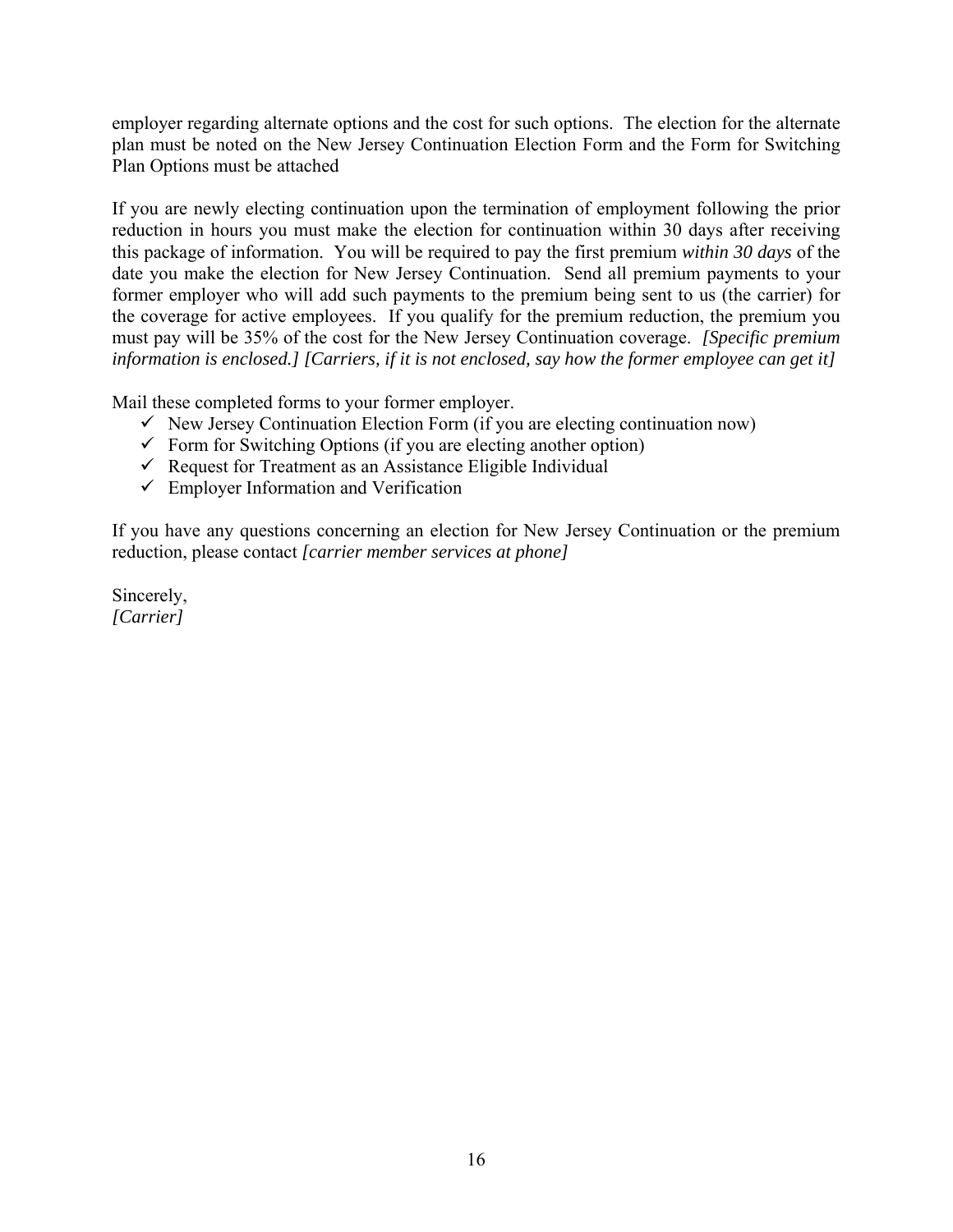# **New Jersey Continuation Election Form**

For persons who first experienced a reduction in hours followed by an involuntary termination of employment between March 2, 2010 and March 31, 2010 or such later date as may be specified in Federal law

#### *Instructions:*

This Election Form can ONLY be used to elect New Jersey Continuation in the event of in the event of a reduction in hours followed by an *involuntary* termination of employment occurring between March 2, 2010 and March 31, 2010 or such later date as may be specified in Federal law. For *all other* elections of New Jersey Continuation please consult the employer that provided the group coverage under which you were covered.

To elect to continue medical coverage under New Jersey Continuation, the terminated employee must complete the following form and mail it to the former employer*.* The completed election form must be postmarked *within 30 days* of the date you receive this package.

If medical coverage under New Jersey Continuation is already in effect, do not complete this election form again.

I elect to continue medical coverage for myself and all dependents listed in item II below.

|         | тегиппасса епіргоусе пиогипасіон                                         |                                                          |                     |           |
|---------|--------------------------------------------------------------------------|----------------------------------------------------------|---------------------|-----------|
| Name:   | SS#                                                                      |                                                          |                     |           |
|         | МI<br>Last                                                               |                                                          | or other identifier |           |
| Address |                                                                          |                                                          |                     |           |
|         | <b>Street</b>                                                            | City                                                     | <b>State</b>        | Zip Code  |
| Dates:  |                                                                          |                                                          |                     |           |
|         | Reduction in hours                                                       | Date Medical Coverage Ended as a result of the reduction |                     |           |
|         | Termination of employment                                                |                                                          |                     |           |
|         | Was the termination an involuntary termination of employment? $\Box$ Yes |                                                          |                     | $\Box$ No |
|         | If No, do not submit this form.                                          |                                                          |                     |           |

### **II. Dependent Information**

**I. Terminated Employee Information** 

List all dependents who were covered under your former employer's medical plan on the date before your hours were reduced and who you wish to cover under New Jersey Continuation. *Note*: Dependent coverage can ONLY be continued if the former employee elects to continue coverage for him/herself.

| Name |     | Date of Birth Relationship | SS#<br>To employee or other identifier |
|------|-----|----------------------------|----------------------------------------|
|      |     |                            |                                        |
|      |     |                            |                                        |
|      |     |                            |                                        |
|      |     |                            |                                        |
|      | - - |                            |                                        |